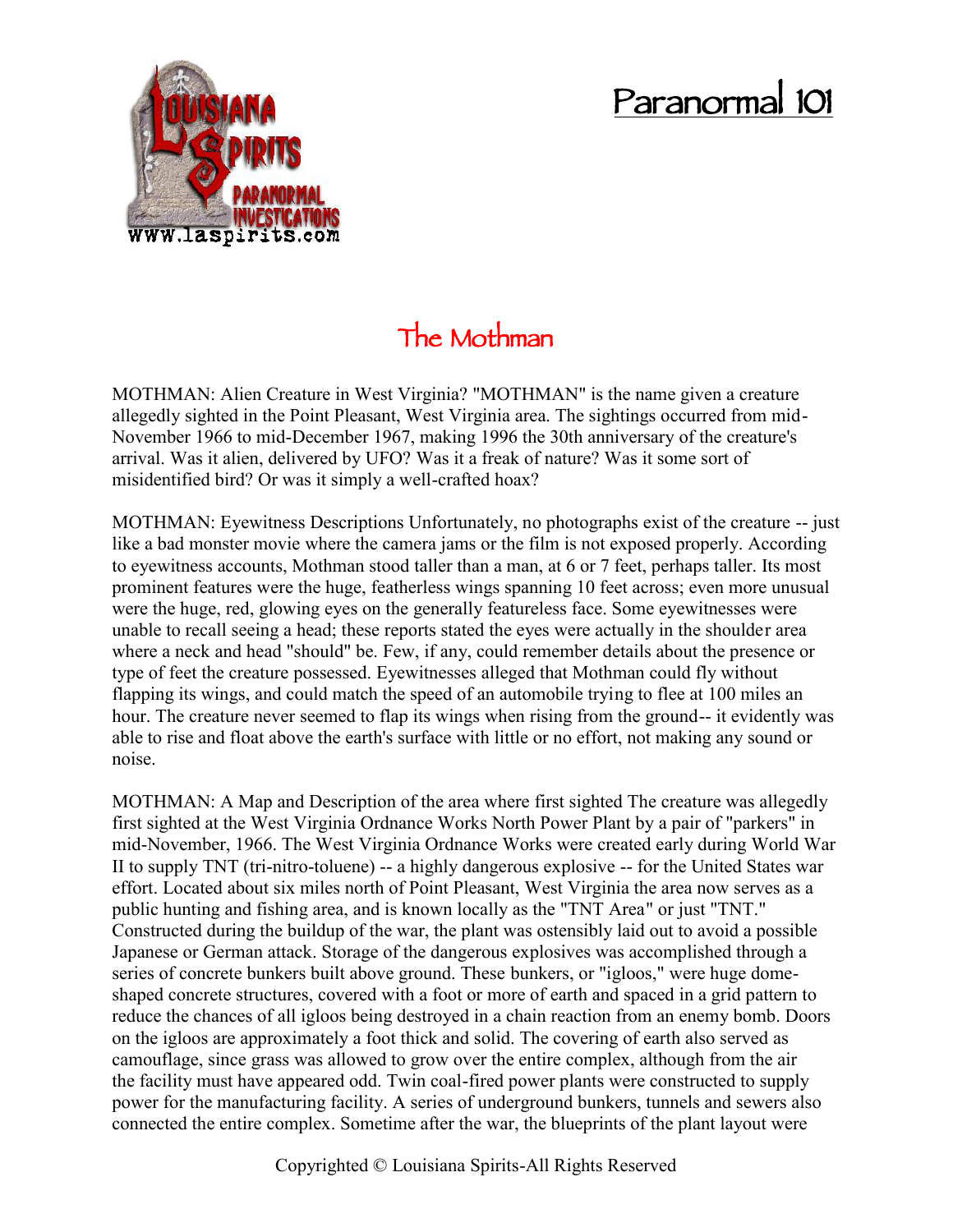destroyed in an act of typical Washington, DC efficiency. The plant suspended operations in 1945. The igloos were later used for storage of commercial explosives (perhaps still are) and rumor had it that low-level nuclear wastes were also periodically stored in the igloos. Virtually all the igloos are locked and inaccessible, unless someone has trespassed and tried to break in; this is not advisable and potentially very dangerous, even life-threatening, because of snakes, rats, skunks, possible nuclear waste, explosives (and later explosive residue more powerful than TNT), plus industrial waste from the plant's heyday. In the early 1980s some folks were fishing in one of the designated fishing ponds when they noticed a red liquid bubbling to the surface. It turned out to be a toluene compound. Subsequent testing determined the area to be one of the most polluted sites in the United States; it was granted "Top 10 Superfund Cleanup" status. During the plant's operation waste products were allowed to settle into unlined holding "reservoirs" for evaporation; these pits were plowed under and vegetation eventually grew back. This action, coupled with possible sewers, led to the poisoning of the area. The Army Corps is busy remediating the site; permanent, perpetual monitoring of groundwater will be required from now until forever (!). The ponds affected have been drained, "capped" with a clay liner and monitoring wells installed. Because of the destruction of the plant blueprints, the Army Corps has had to advertise publicly for information from anyone with work experience at the plant. This was done to try and recover some information about locations of sewers and tunnels. It is unknown if all remaining facilities will be found.

MOTHMAN: More unusual occurrences around Point Pleasant, West Virginia The Curse of Cornstalk Point Pleasant has seen its share of devastating floods and fires; some attribute it to the dying curse of the great Shawnee chieftain, Cornstalk. On October 10, 1774 a great battle took place between Virginia militiamen led by Andrew Lewis, and a multi-tribal confederation led by the Shawnee warrior, Cornstalk; this battle took place at the confluence of the Kanawha and Ohio Rivers, later incorporated in 1794 as the town of Point Pleasant. The Native American tribesmen were duped by the British-loyalist Governor of Virginia, Lord Dunmore, into believing the militiamen were coming to sign a peace treaty. The confederation suffered a massive defeat, never to return to the area to fight again; the militiamen suffered heavy casualties also. Dunmore's intent was to divert the attention of the colonists away from independence from Britain by stirring hatred between colonists and Native Americans. Because of the British interests in the battle, some have declared this battle to be the first of the American Revolution; detractors label it the last battle of the border/Indian wars. Upon Cornstalk's demise as the result of an ambush, he reportedly with his dying breath cursed the area for 200 years. His words spurred many a discussion upon each unfortunate occurrence in the town during that time span, including floods and severe fires that seemed to plague the downtown through the years, up through a cowardly, murderous hostage situation at the Mason County Courthouse in 1976. (Photo is postcard image circa 1930 of the Cornstalk monument in its former location on the Mason County Courthouse lawn. In the early 1950s it was moved, along with the chief's remains, six blocks south to Battle Monument State Park at the confluence of the Ohio and Kanawha Rivers, scene of the battle described above.) The Silver Bridge Disaster On December 15, 1967 at just after 5:00 pm the Silver Bridge spanning the Ohio River between Point Pleasant and Kanauga, Ohio collapsed; 46 people died in the tragedy. The rush hour travelers had been going about their daily lives, preparing for the Christmas holiday when the structure gave way beneath them. The bridge was constructed in 1928 as an "eyebar" suspension bridge, meaning that in place of wire cables such as those found on the Golden Gate Bridge, the bridge used eyebars linked in a chain from which the bridge deck was suspended. (An eyebar resembles, for all intents and purposes, a dogbone with a hole, or "eye," in each end. These eyebars ran in pairs linked by massive pins.) In the months following the collapse, the pieces of the bridge